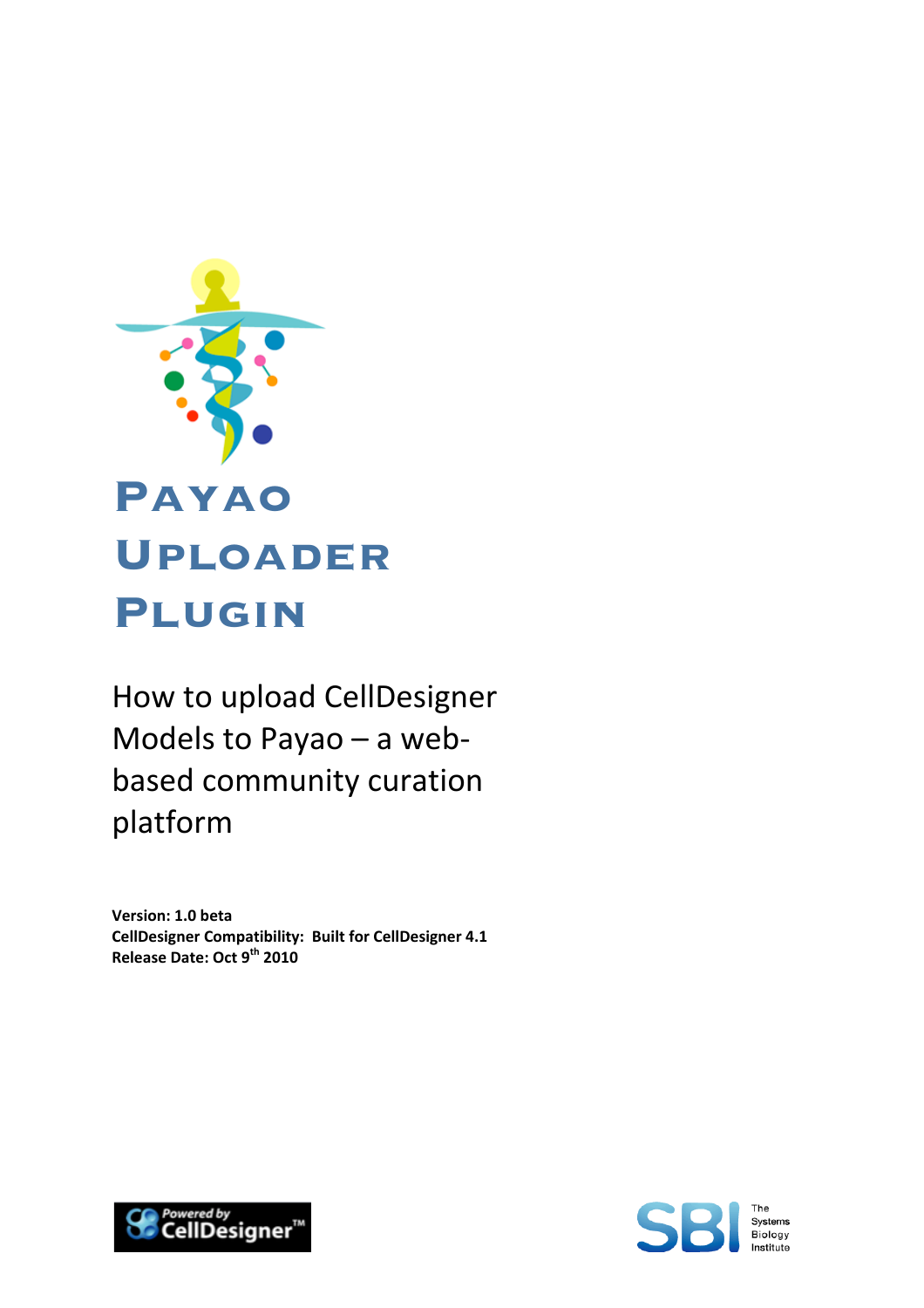This document provides a short guide on the usage and functionality of the Payao Uploader plugin for CellDesigner 4.1. The purpose of the plugin is to allow the user to upload CellDesigner pathway models to Payao system – a web-based community curation platform (http://www.payaologue.org).

## **Install Plugin**

The plugin can be installed by copying the downloaded jar file (plugin\_payao.jar) and copying it into the plugins folder under the CellDesigner installed directory.

To upload the models to Payao, you need an account/pw in advance. c.f. http://www.payaologue.org

## **Open a Plugin**

1. Select the menu [Plugin]-[Payao]



2. Setup your Payao account information at [Window] menu.

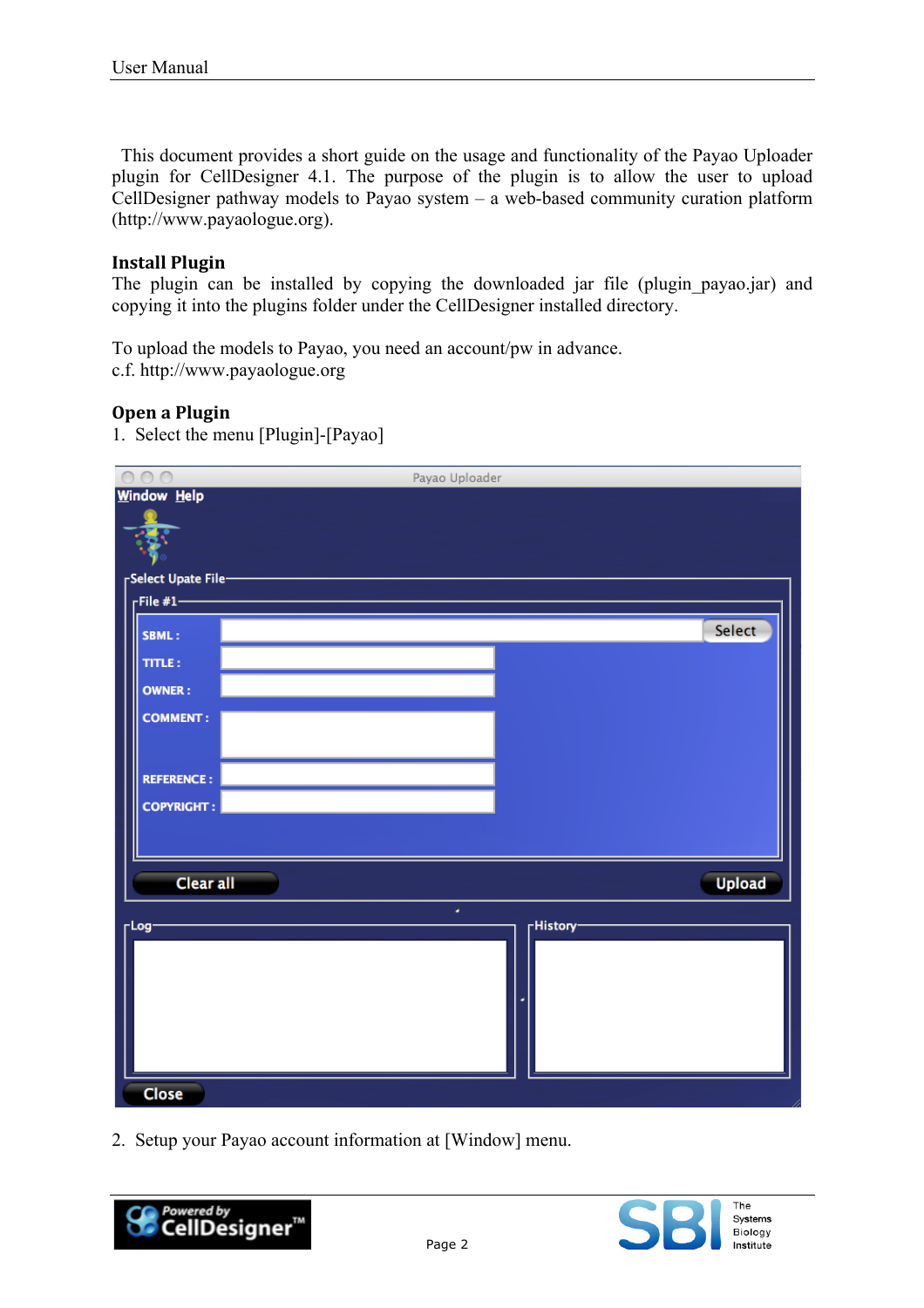|                                 |                                                                                             | Preference |                         |       |
|---------------------------------|---------------------------------------------------------------------------------------------|------------|-------------------------|-------|
| <b>Take Screenshot</b><br>Payao | $P$ ayao<br><b>Account</b><br><b>User Name</b><br><b>User Password</b><br>Remember password | sbi<br>    |                         |       |
|                                 |                                                                                             |            | <b>Restore Defaults</b> | Apply |
| Cancel                          |                                                                                             |            |                         | OK    |

3. Select the model you want to upload, specify the related information in the panel, and then click [Upload] button.



The log and history of the upload will be displayed in the lower part of the panel.